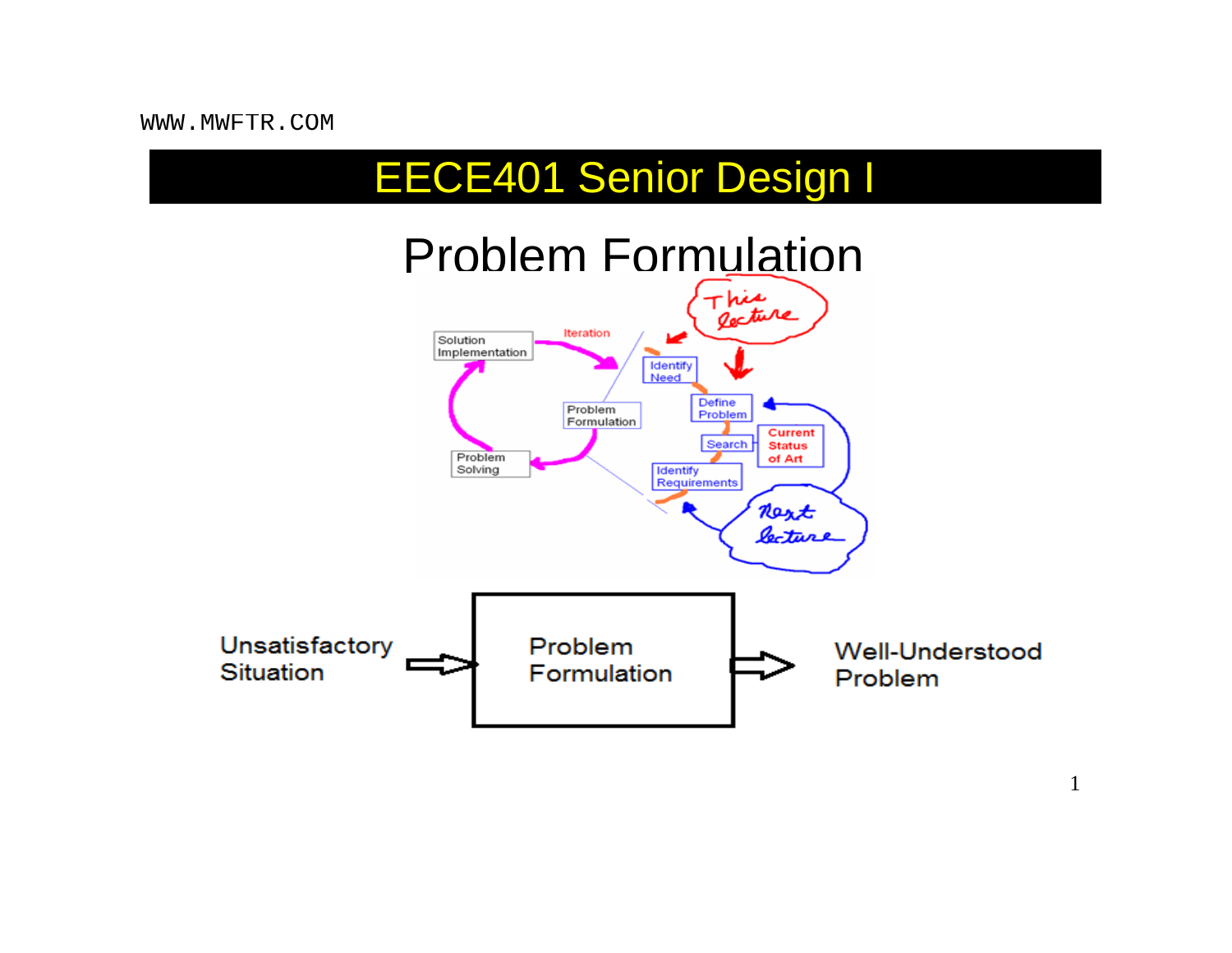## Problem Formulation

- $\bullet$  **Contents**
	- –Identify Needs
	- Define Problems
	- Current Status of Art
	- Identify Requirements



- $\bullet$  **Goals**
	- need identification and problem definition
	- Strategies for gathering information about a problem
	- Next Step: Develop a set of requirements for a problem 2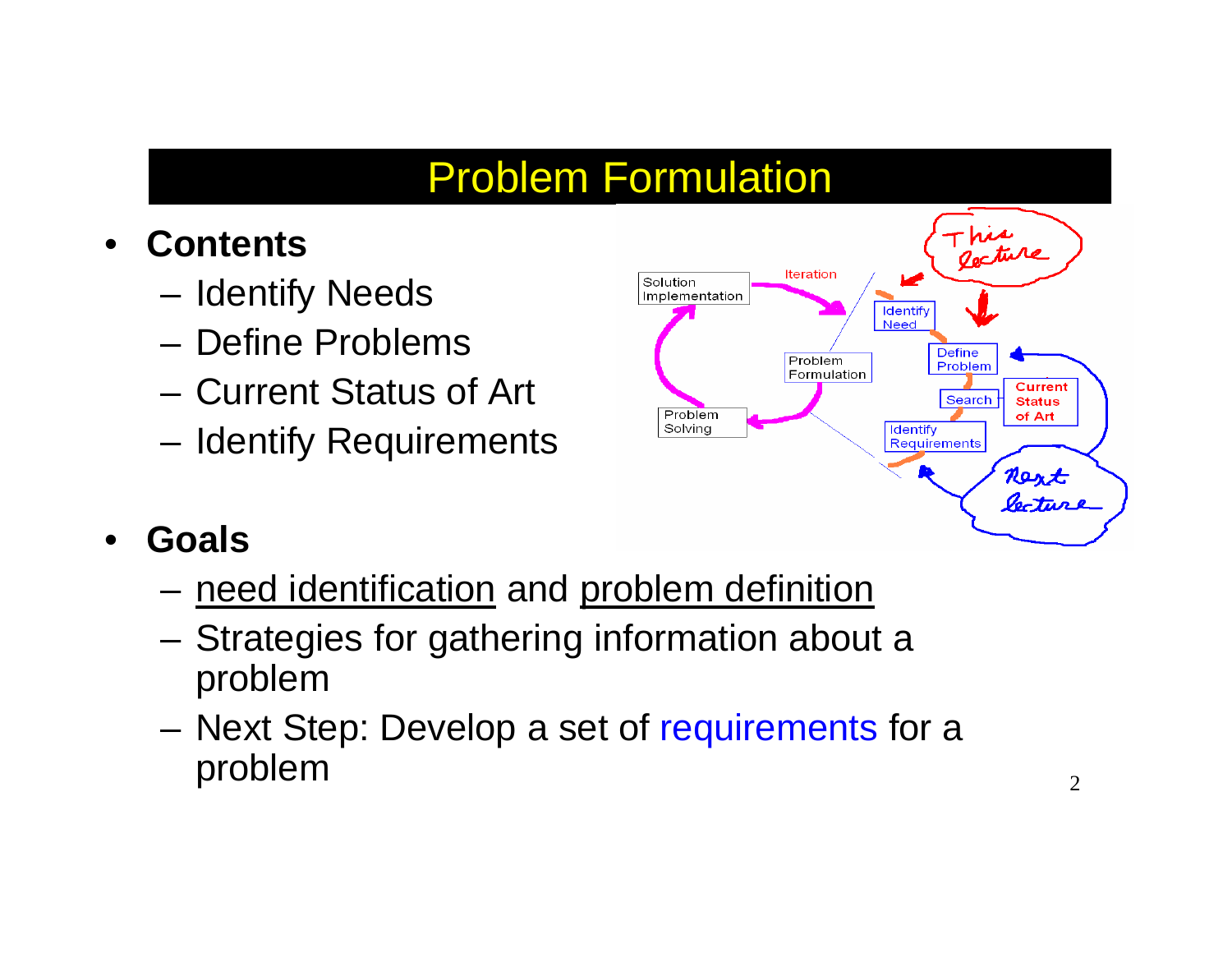# Problem Formulation: What it is

- "The process of converting a dissatisfied situation into a well-understood problem"
	- Understanding the problem ("Needs"), Not finding solution ("Approach") to the problem
	- Einstein: "*The mere formulation of a problem is far more essential than its solution, which may be merely a matter of mathematical or experimental skill. To raise new questions, new possibilities, to regard old problems from a new angle requires creative imagination and marks real advances in science*"
	- It's result?



- **Need Identification** and Problem Definition
- • Clear set of Requirements that can guide the design process through to its completion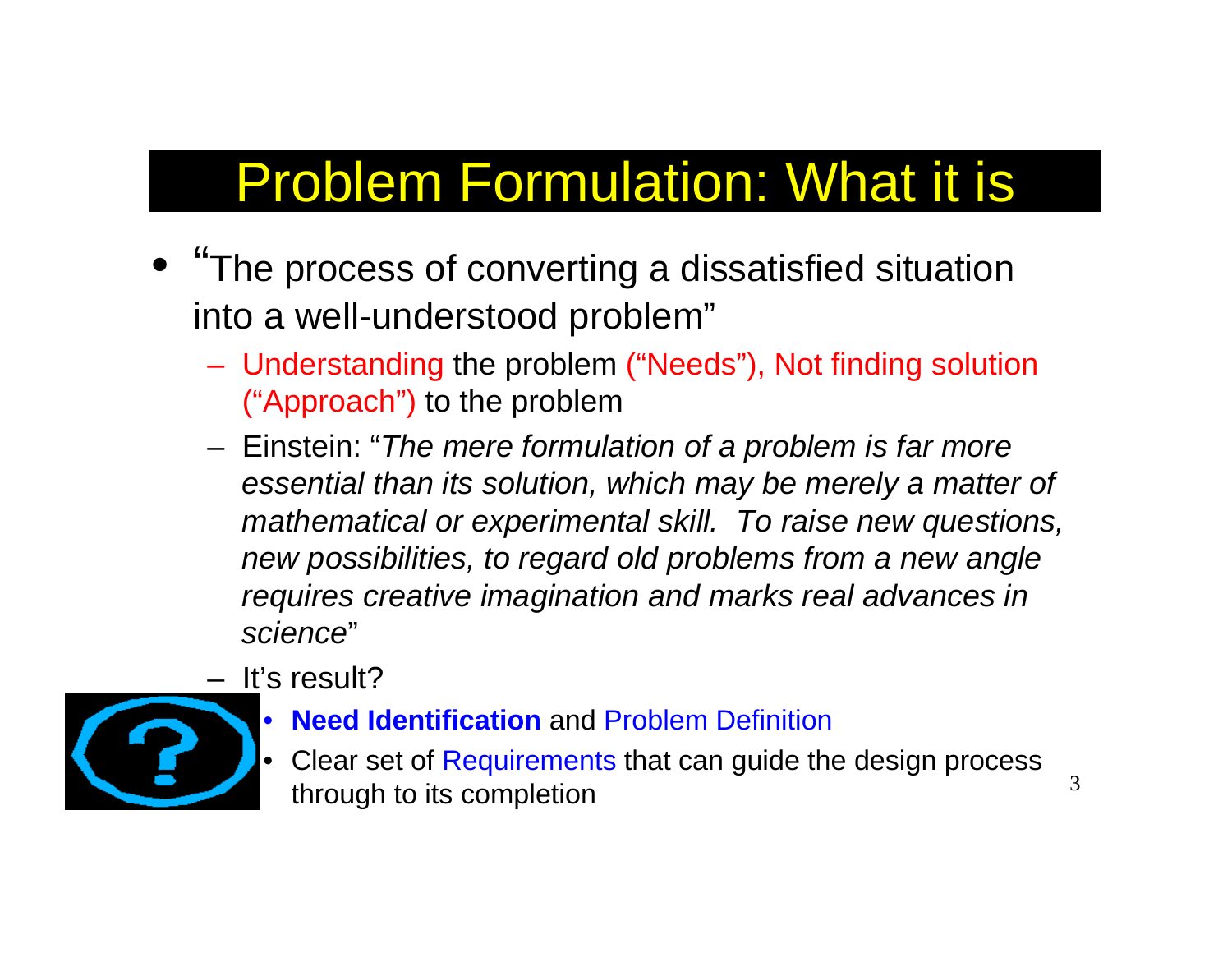# Identifying Needs and Defining Problem

- $\bullet$  **Identify Needs**
	- Dissatisfied situation
	- Need exists
	- Don't consider Solution yet --- this is a trap !!!
- $\bullet$  **No Rush to get a solution ("Approach")** after Needs Identified:
	- A wrong problem may be solved!
	- A symptom may be solved!
	- **A part** of the problem may be solved!
	- Or a partial solution is obtained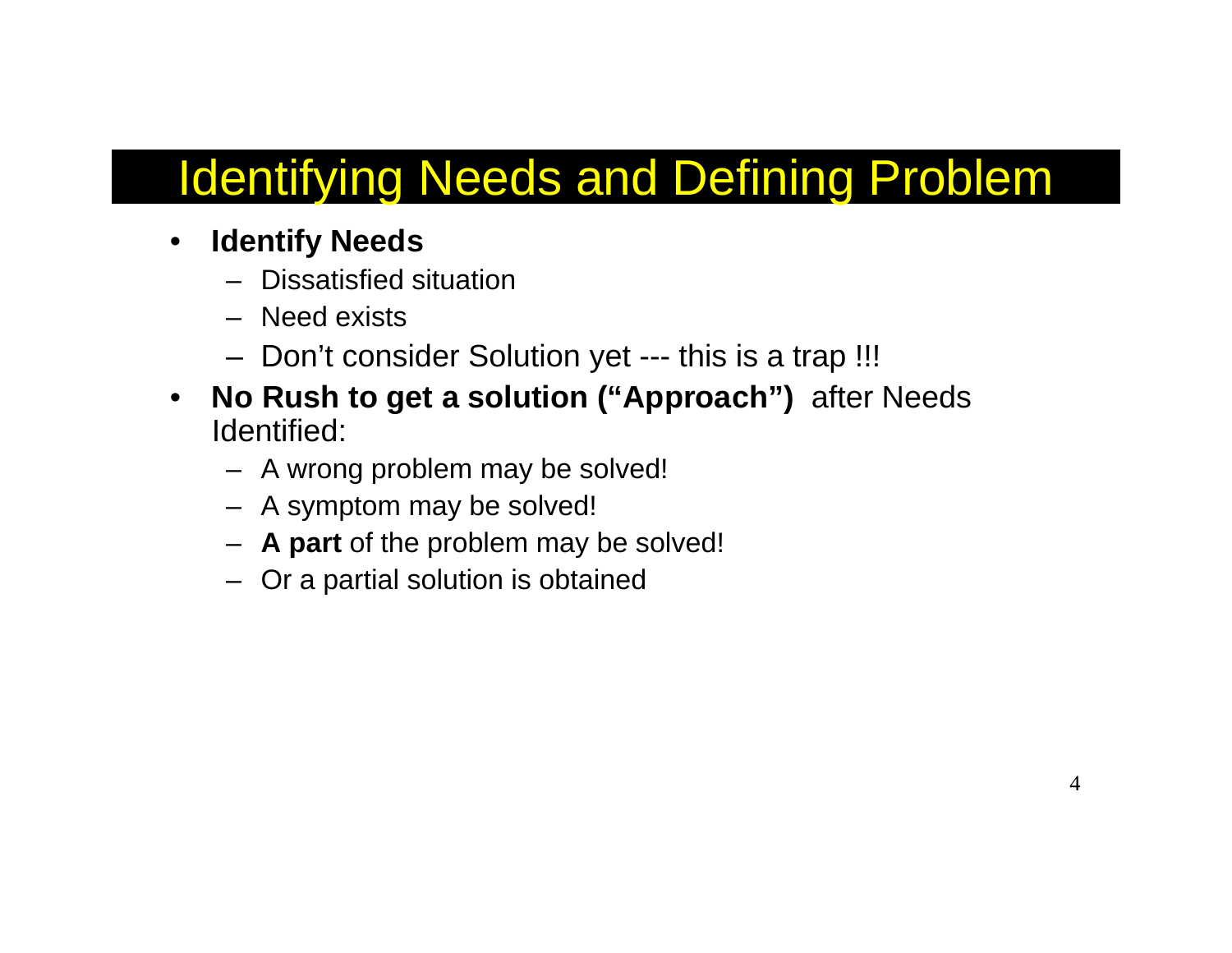# The Blind Men and the Elephant

- Pillar? Rope? Tree branch? Hand fan? Wall? Pipe?
- •Parts vs. Whole
- • Need of communication

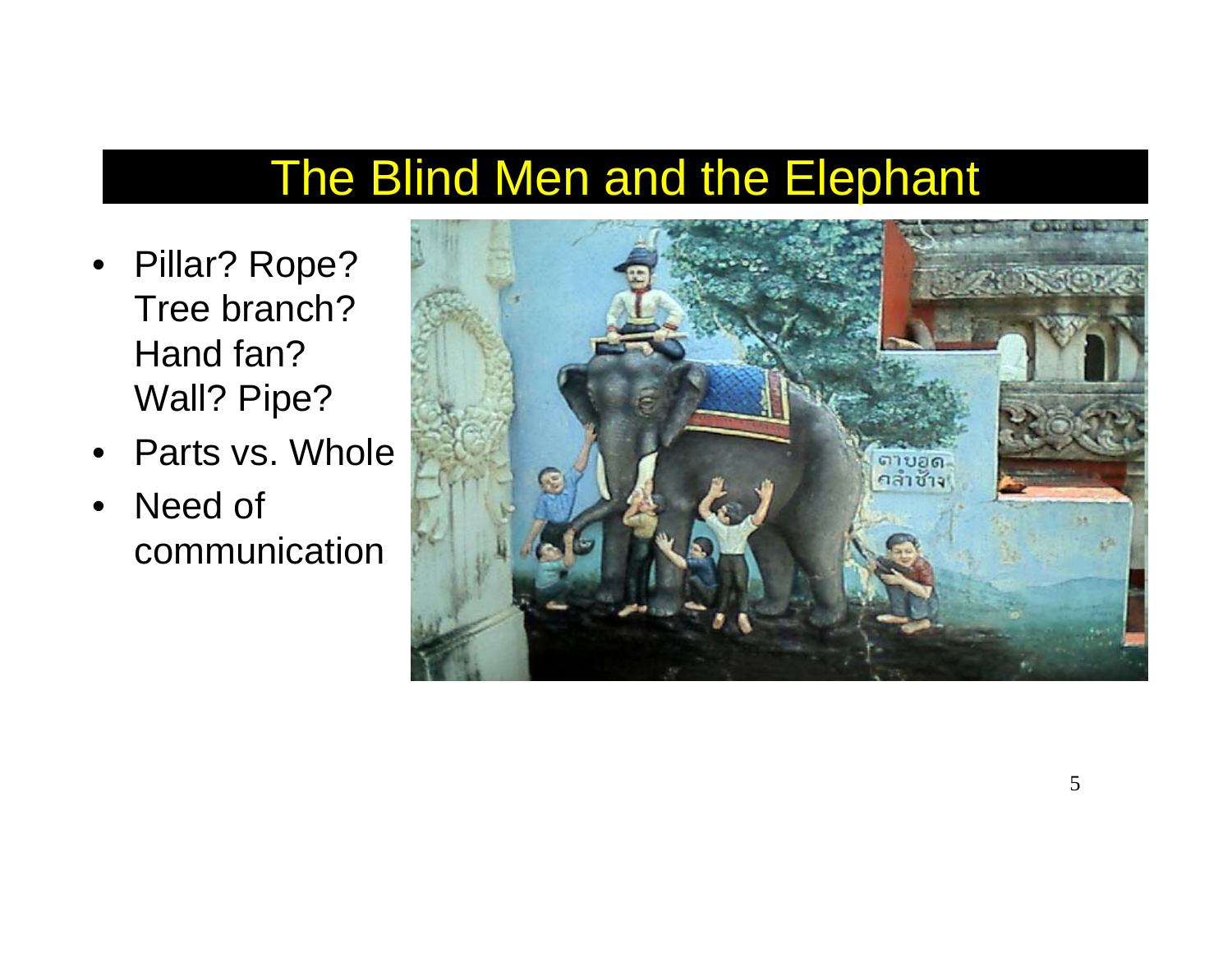#### Problem Formulation in the Context of Value Proposition

- **"Value Proposition"**
	- **Why I am the best person for the position**
- $\bullet$  **Contents: NAB**
	- Customer's **N**eed
	- –My **A**pproach
	- –**B**enefits to the Customer
	- \*Source: "Practice of Innovation" by C. R. Carlson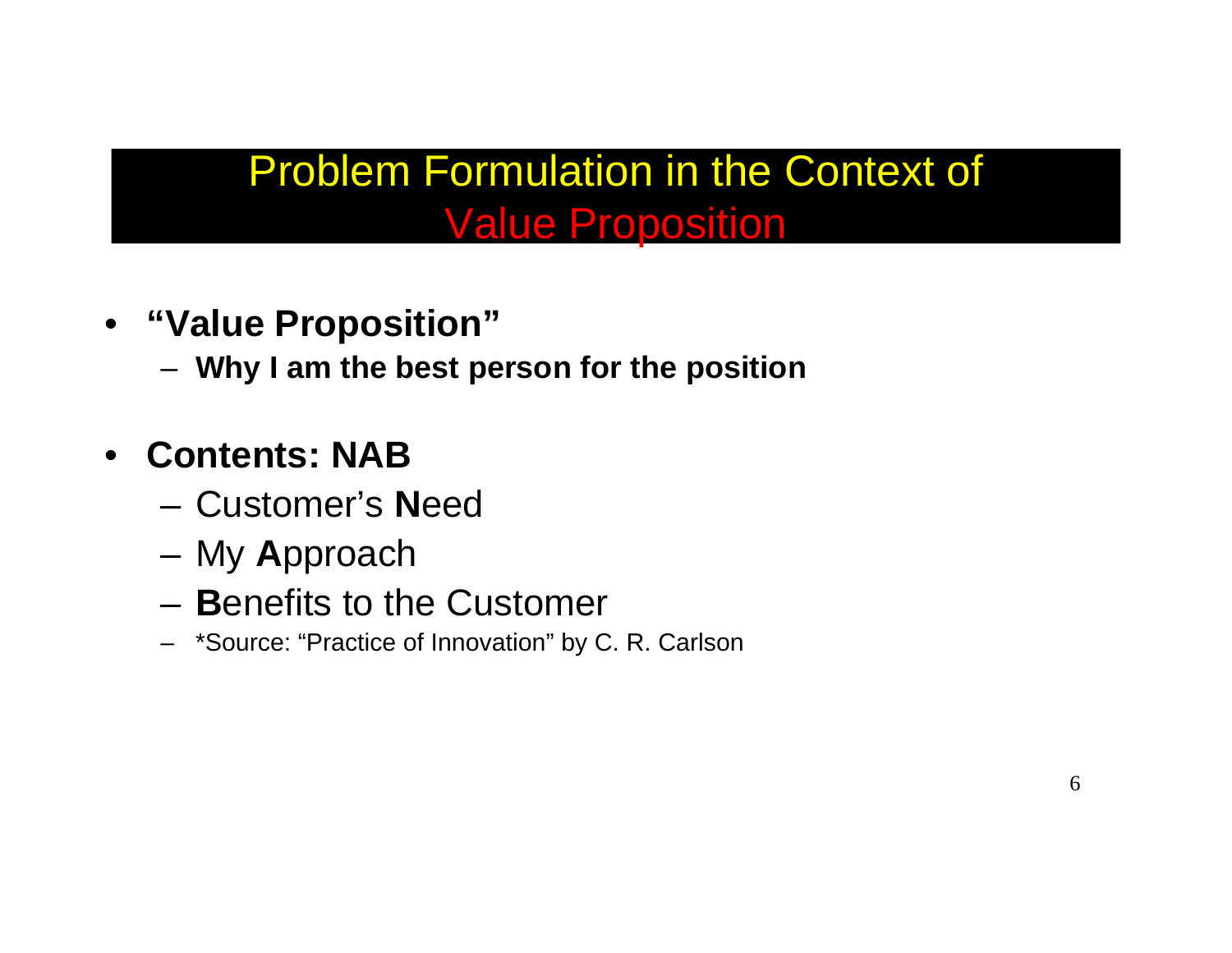- $\bullet$  It is the value proposition presented to a cable company executive for a video-on-demand system.
- "I understand that you are looking to expand your business. I think we might be able to help.
- (**Need**)
	- Movie rentals represent a \$5 billion business opportunity that you currently cannot access.
	- The only parts of rentals that people really dislike are the obligation to return the tapes plus the late fees.
	- Customers find that it is inconvenient and wastes time.

<sup>–</sup> \*Source: "Practice of Innovation" by C. R. Carlson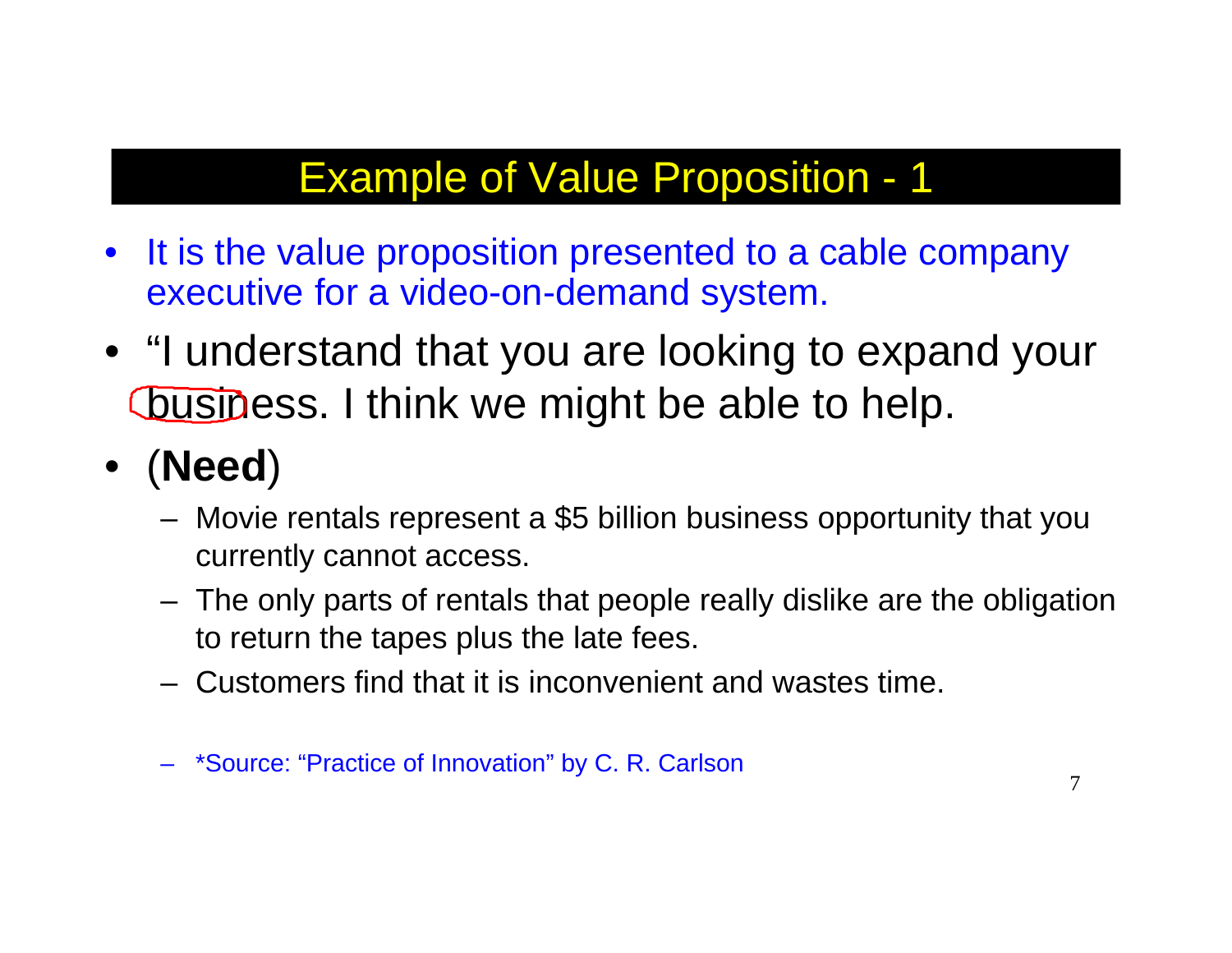#### •(**Approach**)

- We have developed a system that allows you to provide videos on demand to your customers using your cable system, with access to all the movies of Blockbuster.
- – Our approach makes use of one of your currently unused channels, with no changes to your system. In addition, you do not need to invest any capital. Each movie costs your customers \$6.99, the same cost as a rental at a video store.

#### $\bullet$ (**Benefits**)

- You will receive \$5 of new revenue per movie rented, with a margin of 20 percent after paying for the movie costs.
- Your customers will have all the pause and fast forward functions of a VCR when watching the movie, and they do not have to return the movie when done. Late fees are gone.
- We estimate you could capture a market share of 20 percent.

\*Source: "Practice of Innovation" by C. R. Carlson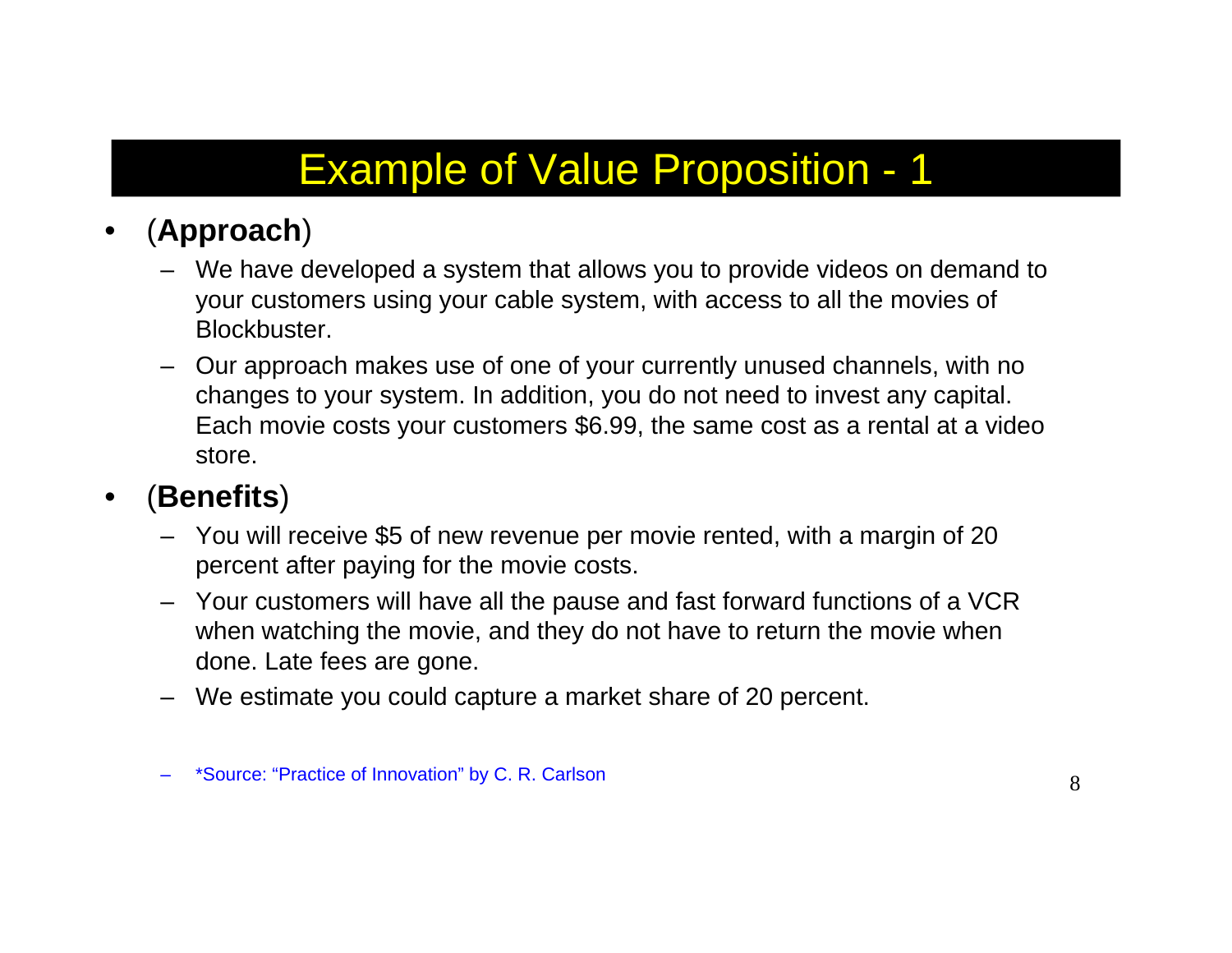- Hands-Free Car Phone
	- \*Source: "Practice of Innovation" by C. R. Carlson

#### **NEED**

- Cell phones are difficult and dangerous to use when you are driving.
- There are more than 500 million cell phones in use around the world.
- Because of the driving risks, many U.S. states and other foreign governments are legislating against the use of cell phones by drivers of moving cars, which would limit cell phone usage in cars.
- Consumers want to continue to be able to use their phones while driving.

#### **APPROACH**

- Use voice-activated dialing with a headset.
- Provide additional software for existing phones.
- Make the software "downloadable" to existing phones with a \$10-per-year subscription for the "in-car service."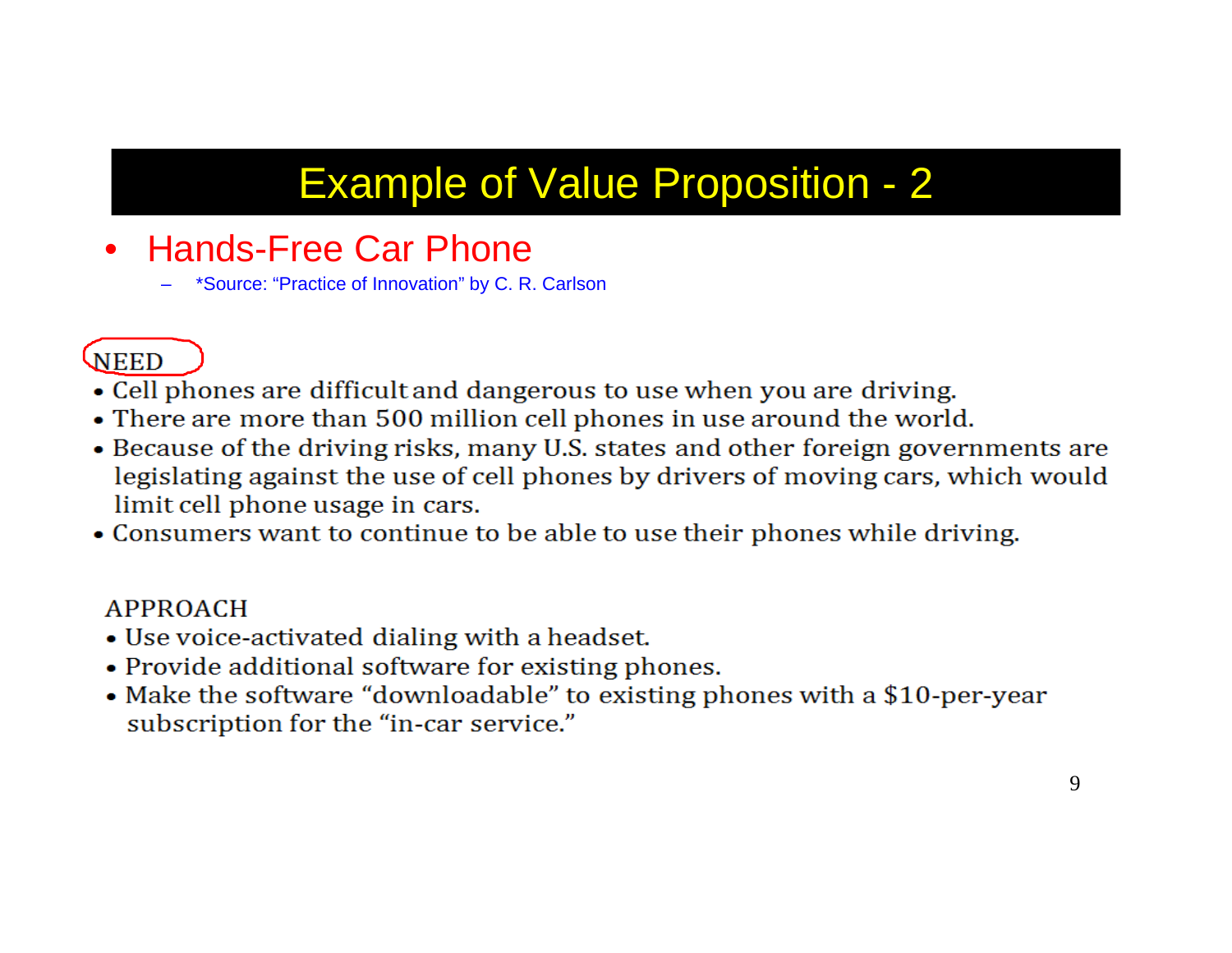- Hands-Free Car Phone
	- \*Source: "Practice of Innovation" by C. R. Carlson

#### **CUSTOMER BENEFITS PER COSTS**

- $\bullet$  Convenience
	- Allows increased phone usage.
	- Safe, comfortable, and easy to use: does not require a new phone.
- Quality
	- Excellent speech recognition for voice-activated dialing: 99 percent accuracy with untrained users.
	- Supports twelve different languages.
	- Robust performance in noisy environments—better than human performance.
- New applications: the speech interface allows access to the Internet and other services.
- Cost: \$10 per phone per year.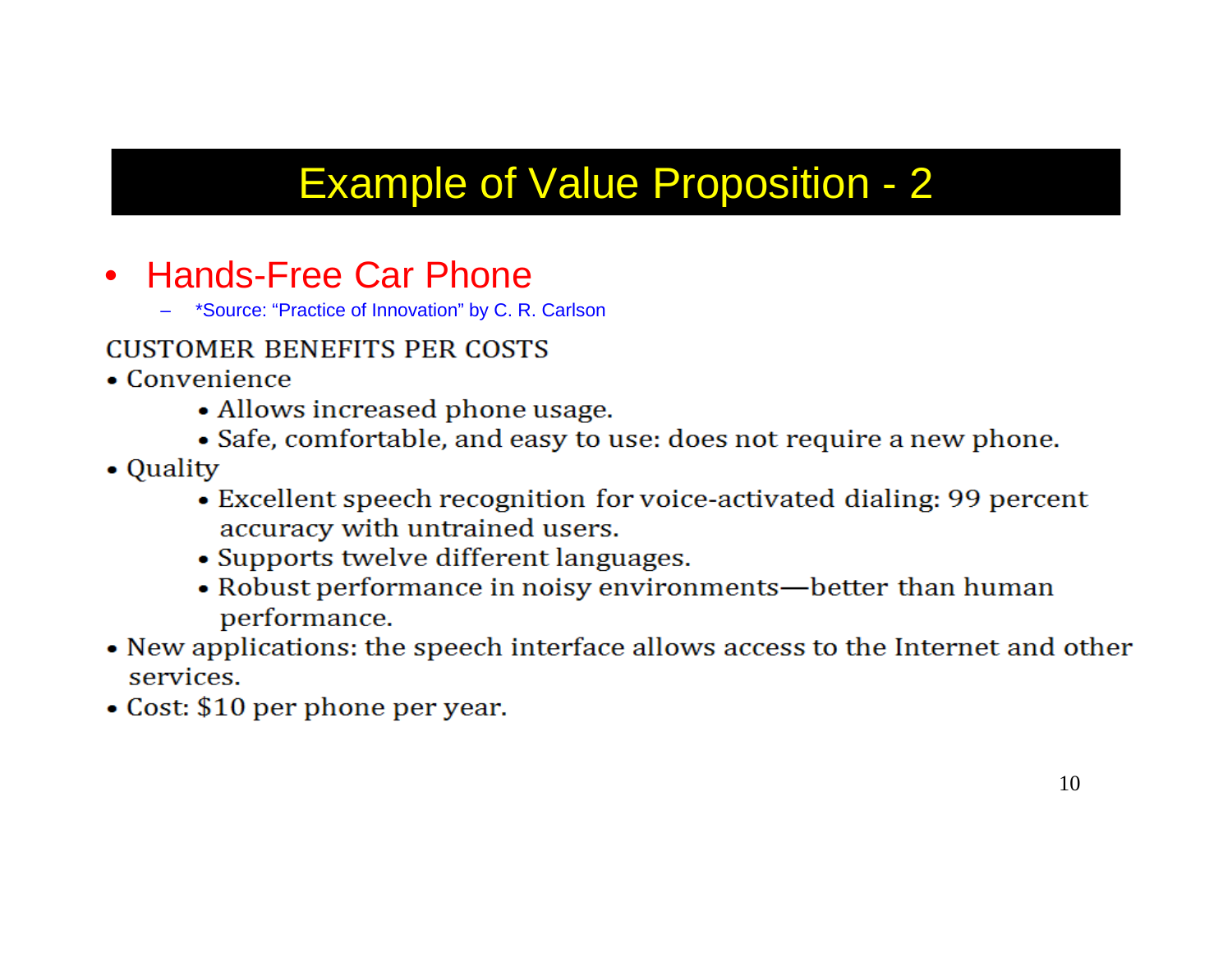#### Problem Definition Exercise 1

- • **Needs from customer:** 
	- **"Actually, we need help.... it's"**
- $\bullet$  Process of **Defining Problem**
	- Outline why the present situation is so dissatisfying
	- Comparing it to other situations that are familiar or where experience already exists
	- Gaining and understanding what caused it.
	- Then "*one sentence problem statement*" which includes every element – **complete set of customer needs**
- • **And your problem statement (Need) is?**
	- **Specific, Quantitative, and Illustrative**
- **Group Exercise:** 
	- **Write "Problem (need) Statement"**
	- Submit with all group members' names  $11$

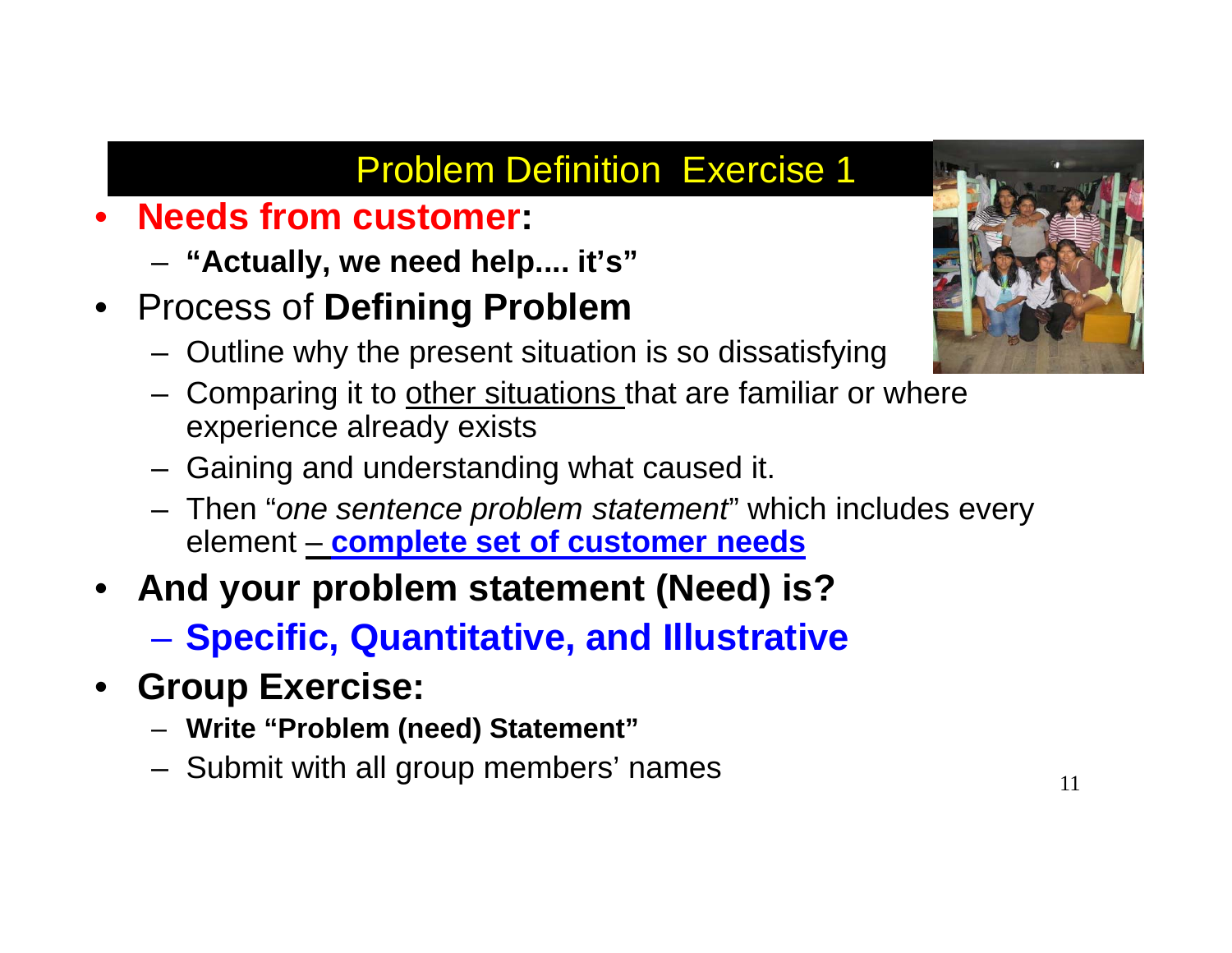# Problem Definition

• Problem Definition: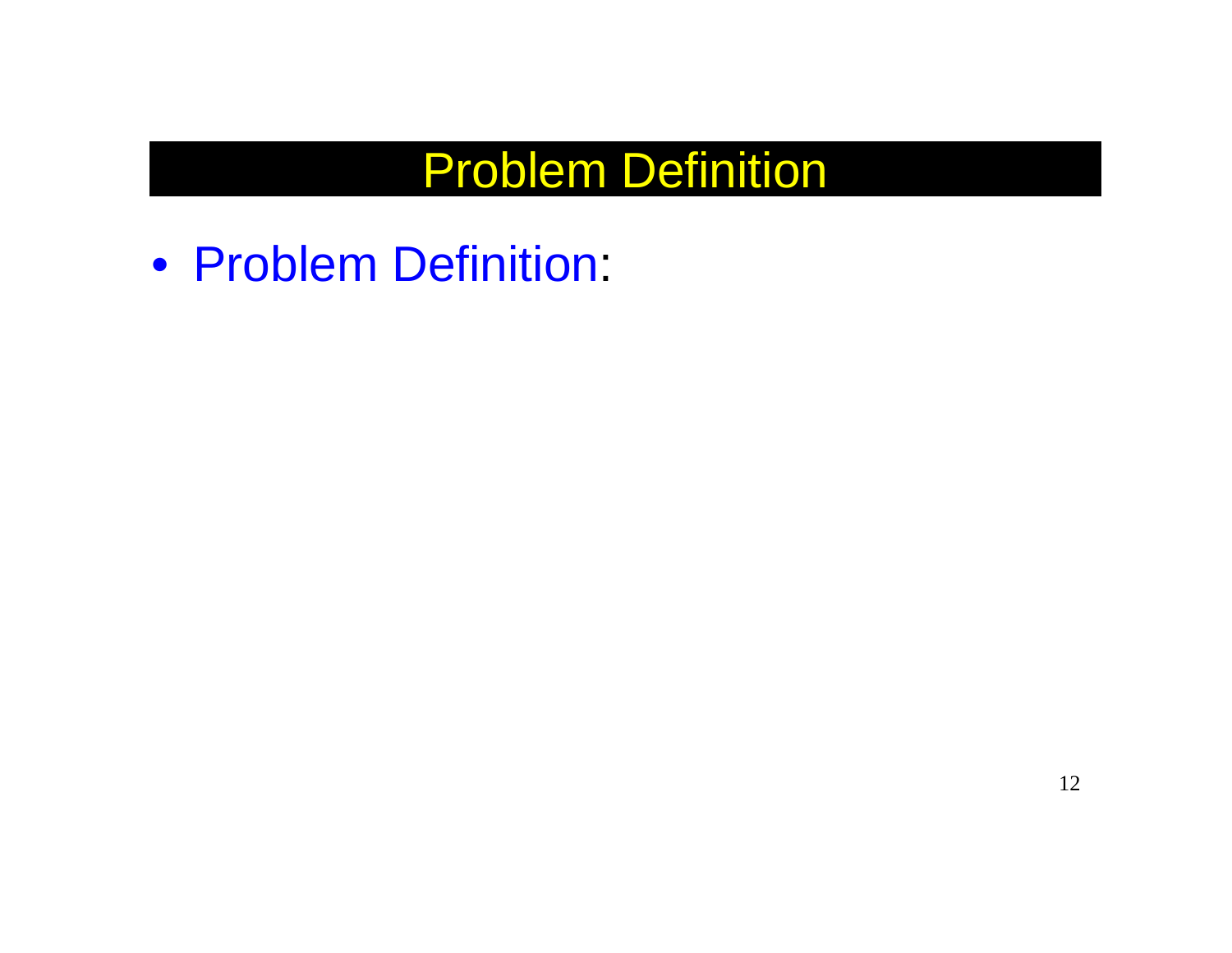## Problem Formulation Exercise - 2

- Customer: Jimmy Hendrix and Eric Clapton said "I want my guitar amp wireless-ed"
- Exercise Focus: What is the problem?
	- Draw insight from previous experiences (in other industries or situations) to understand the need
	- Focus on customers needs; NOT your own needs
	- Do not touch "Approach" yet.
	- Then, write a 1-paragraph (or 1-sentence) **problem statement**, covering the complete set of the customer needs
	- Specific, Quantitative, and Illustrative
- Submit with all team member names